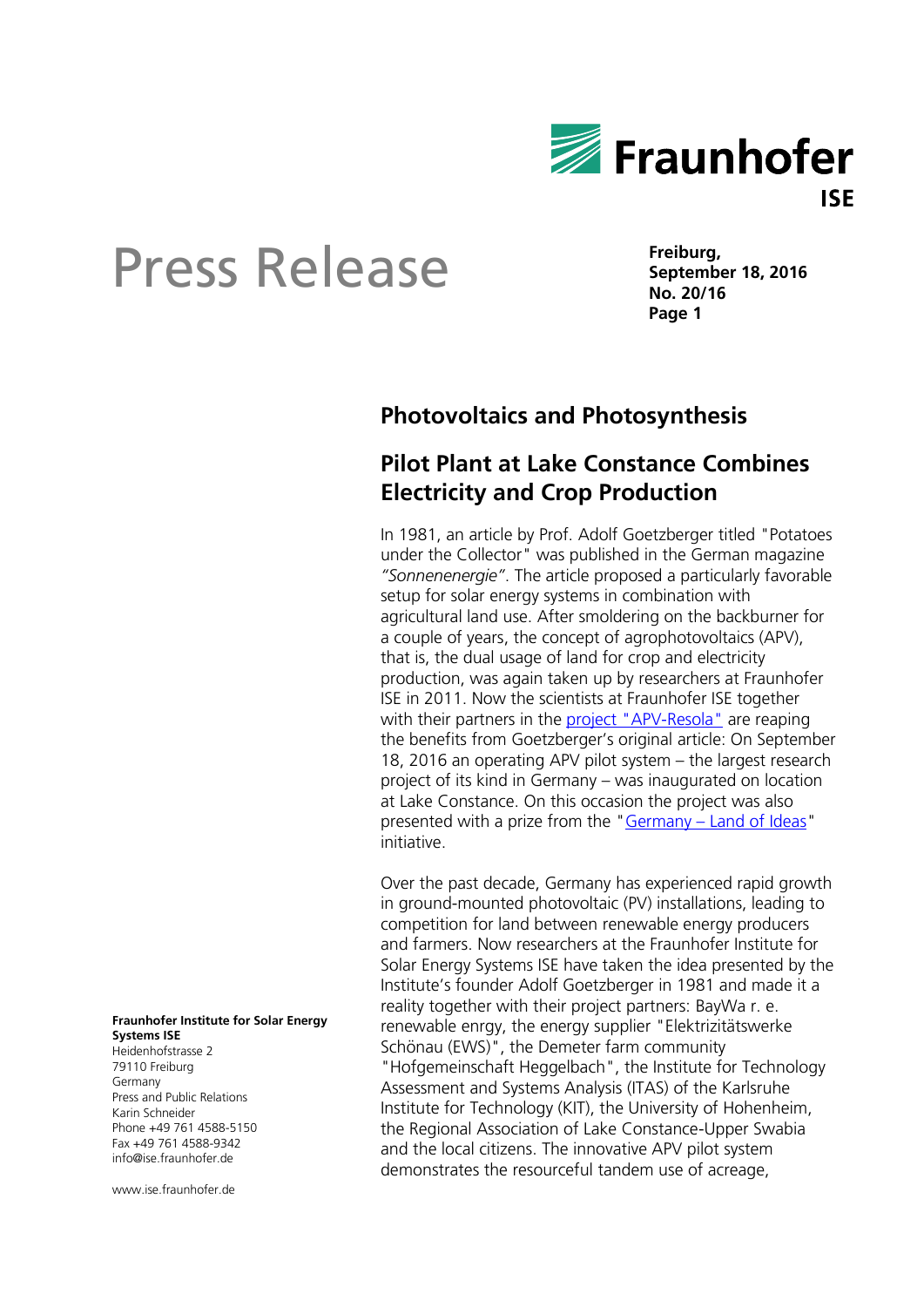**Freiburg, September 18, 2016 No. 20/16 Page 2**

facilitating the production of crops located underneath ground-mounted PV arrays. "In view of the dynamic worldwide growth of photovoltaic installations over the last decade and the resulting increase in land usage for PV systems, innovative concepts, like agrophotovoltaics which facilitates the dual usage of agricultural land, help to further and accelerate the transformation of the global energy system," says Prof. Dr. Eicke R. Weber, Institute Director at Fraunhofer ISE.

In March 2015, the APV project group began work on the installation in the Lake Constance-Upper Swabian region, after performing numerous investigations, modeling and simulation research. The APV pilot system is installed and operates on land belonging to the organic farming community "Hofgemeinschaft Heggelbach". Two and a half hectares were delegated for this purpose. The APV system takes up about one third hectare. Beneath the PV modules, which tower five meters above the ground, four different crops were planted for the project duration: wheat, trefoil, potatoes and celeriac. Next to the APV system, the project team planted the same crops over an equivalent area (without PV modules) as a reference. The scientists use this direct reference to determine which type of vegetables or crops are particularly suitable for use with APV installations, that is, the most efficient coupling strategy.

The APV system has an installed power of 194 kWp, which covers the annual electricity demand of about 62 households. The surplus electricity is fed into the grid of the energy provider "Elektrizitätswerke Schönau". So-called "bifacial PV modules" from the German module company SolarWorld are used in the APV system. These modules not only convert the solar energy incident on the front side of the modules but also the reflected ambient solar energy incident on the rear into electricity. This produces a higher energy yield per unit area and provides a more homogeneous light distribution on the crops growing underneath the APV system. "The agricultural

#### **Fraunhofer Institute for Solar Energy Systems ISE**

Heidenhofstrasse 2 79110 Freiburg Germany Press and Public Relations Karin Schneider Phone +49 761 4588-5150 Fax +49 761 4588-9342 info@ise.fraunhofer.de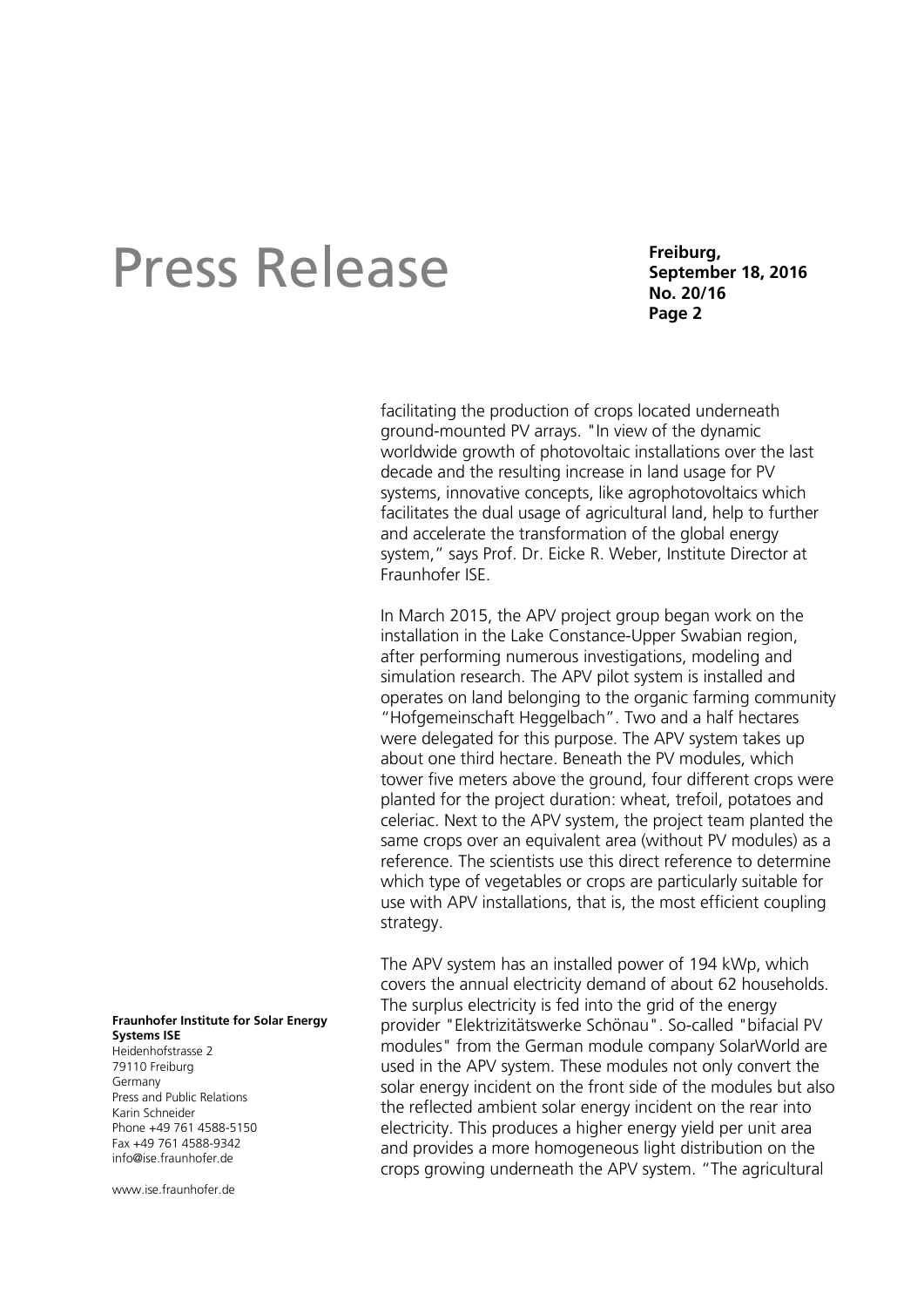**Freiburg, September 18, 2016 No. 20/16 Page 3**

sector is faced with the challenge of the largely expanding renewable energy sector and with managing the competitive interests of farming and energy production," says Stephan Schindele, project head at Fraunhofer ISE. "In this context, agrophotovoltaics can serve as a trend-setting solution for the future."

A special supporting structure was developed together with the Austrian solar technology manufacturer Hilber Solar. The support structure was designed to fit the specific requirements on the premises. Due to its modular construction, the structure can be flexibly adapted for other installation sites with minimum expenditure. "We are looking forward to the results of the practical experience with the APV pilot system," says Thomas Schmid of the Demeter farm community "Hofgemeinschaft Heggelbach." "For us, it is important that the system is simple to operate and that the crop yield from underneath the APV system is at least 80 percent of that from the reference crop." The crops under the APV system in Heggelbach are to be harvested in the summers of 2017 and 2018. After two years' experience, the results from the different yields will be analyzed and published in a final report.

### **The Project "Agrophotovoltaics – Resource-Efficient Land Use" (APV-Resola) and its Partners:**

The project "APV-Resola" is sponsored by the German Federal Ministry for Education and Research (BMBF) and FONA (Research for Sustainable Development). It follows the Living Lab approach that is based on an inter- and trans-disciplinary cooperation, integrating both potential users of new technologies and the general public in the innovation process. "APV-Resola" is a cooperative project between partners from the agricultural, scientific, technical sectors and local inhabitants:

[Fraunhofer ISE](https://www.ise.fraunhofer.de/en?set_language=en) is project head and is responsible for the technical and energy economics-related aspects. The [Faculty](https://agrar.uni-hohenheim.de/en/105805) 

#### **Fraunhofer Institute for Solar Energy Systems ISE**

Heidenhofstrasse 2 79110 Freiburg Germany Press and Public Relations Karin Schneider Phone +49 761 4588-5150 Fax +49 761 4588-9342 info@ise.fraunhofer.de